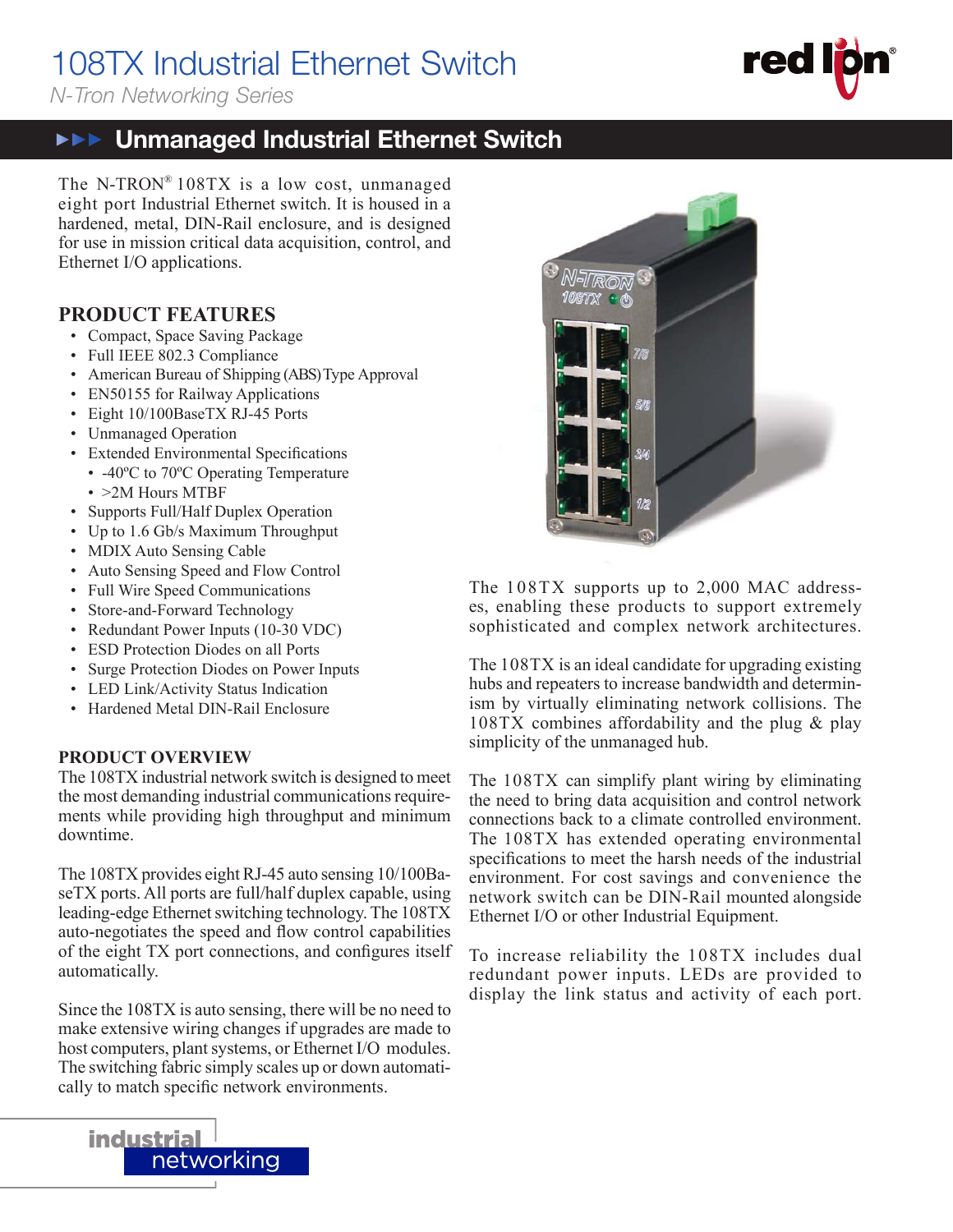## **108TX SPECIFICATIONS BENEFITS 108TX SPECIFICATIONS BENEFITS**

#### **Case Dimensions Case Dimensions**

| Height:   | 3.5"             | $(8.9 \text{ cm})$ |
|-----------|------------------|--------------------|
| Width:    | 1.5"             | $(3.8 \text{ cm})$ |
| Depth:    | 3.6"             | $(9.0 \text{ cm})$ |
| Weight:   | $0.7$ lbs.       | $(0.4 \text{ kg})$ |
| DIN-Rail: | 35 <sub>mm</sub> |                    |

#### **Electrical Electrical**

*Input Voltage:* 10-30VDC *Input Voltage:* 10-30VDC *Steady Input Current:* 250mA@24V *Steady Input Current:* 250mA@24V *Inrush:* 8.1Amp/0.7ms@24V *Inrush:* 8.1Amp/0.7ms@24V *BTU/hr:* 20.5@24VDC *BTU/hr:* 20.5@24VDC

#### **Environmental Environmental**

*Operating Temperature:* -40o *Operating Temperature:* -40o *Storage Temperature:* -40o *Storage Temperature:* -40o *Operating Humidity:* 10% to 95% *Operating Humidity:* 10% to 95%

C to  $70^{\circ}$ C C to  $85^{\circ}$ C (Non Condensing) (Non Condensing)

*Operating Altitude:* 0 to 10,000 ft. *Operating Altitude:* 0 to 10,000 ft.

#### **Reliability Reliability**

*MTBF:* >2 Million Hours *MTBF:* >2 Million Hours

**Network Media Network Media**

*10BaseT:* >Cat3 Cable *10BaseT:* >Cat3 Cable *100BaseTX:* >Cat5 Cable *100BaseTX:* >Cat5 Cable

**Connectors Connectors**

*10/100BaseTX:* Eight (8) RJ-45 *10/100BaseTX:* Eight (8) RJ-45 Copper Ports Copper Ports

#### **Recommended Wiring Clearance Recommended Wiring Clearance**

| Front: | $2"$ (5.08 cm) |
|--------|----------------|
| Top:   | 1" (2.54 cm)   |

#### **Ordering Information Ordering Information**

 108TX Eight 10/100BaseTX Ports, 10-30VDC 108TX Eight 10/100BaseTX Ports, 10-30VDC 100-MDR-2 Metal Din Rail Option\* 100-MDR-2 Metal Din Rail Option\* NTPS-24-1.3 DIN-Rail Power Supply 24V@1.3 Amp NTPS-24-1.3 DIN-Rail Power Supply 24V@1.3 Amp \* MDR option must be specified with switch order - not field upgradable

#### **Industrial Network Switch Industrial Network Switch**

- Compact Size / Small Footprint
- Extended Environmental Specifications
- Hardened Metal DIN-Rail Enclosure Hardened Metal DIN-Rail Enclosure
- High Performance High Performance
- $\cdot$  High MTBF >2M Hours
- ESD Protection Diodes on all Ports ESD Protection Diodes on all Ports
- Surge Protection Diodes on Power Inputs Surge Protection Diodes on Power Inputs

#### **Ease of Use Ease of Use**

- Plug & Play Operation Plug & Play Operation
- Auto Sensing 10/100BaseTX Auto Sensing 10/100BaseTX
- Auto Negotiation Full/Half Duplex
- MDIX Auto Cable Sensing MDIX Auto Cable Sensing
- Unmanaged Operation Unmanaged Operation

#### **Increased Performance Increased Performance**

- Full Wire Speed Capable
- Full Duplex Capable Full Duplex Capable
- Eliminates Network Collisions Eliminates Network Collisions
- Increases Network Determinism Increases Network Determinism

#### **Regulatory Approvals Regulatory Approvals**

*FCC Title 47 Part 15 Class A FCC Title 47 Part 15 Class A ICES-003- Class A ICES-003- Class A CE: EN61000-6-2:2001; ,EN61000-6-4:2001 CE: EN61000-6-2:2001; ,EN61000-6-4:2001 EN61000-4-2,3,4,5,6 EN61000-4-2,3,4,5,6 EN55011:1998+A1: 1999+A2: 2002 - Class A EN55011:1998+A1: 1999+A2: 2002 - Class A*

*UL Listed (US and Canada) 1604 UL Listed (US and Canada) 1604*

*ANSI/ISA-12.12.01-2000, ANSI/ISA-12.12.01-2000, Class I, Div 2, Groups A,B,C,D,T4A; Class I, Div 2, Groups A,B,C,D,T4A;* 

*ABS Type Approval for Shipboard Applications ABS Type Approval for Shipboard Applications DNV Type Approval Certifi cation DNV Type Approval Certifi cation EN50155 for Railway Applications EN50155 for Railway Applications GOST-R Certifi ed; RoHS Compliant GOST-R Certifi ed; RoHS Compliant*

Designed to comply with: Designed to comply with: *IEEE 1613 for Electric Utility Substations; IEEE 1613 for Electric Utility Substations; NEMA TS1/TS2 for Traffi c Control Equipment NEMA TS1/TS2 for Traffi c Control Equipment*